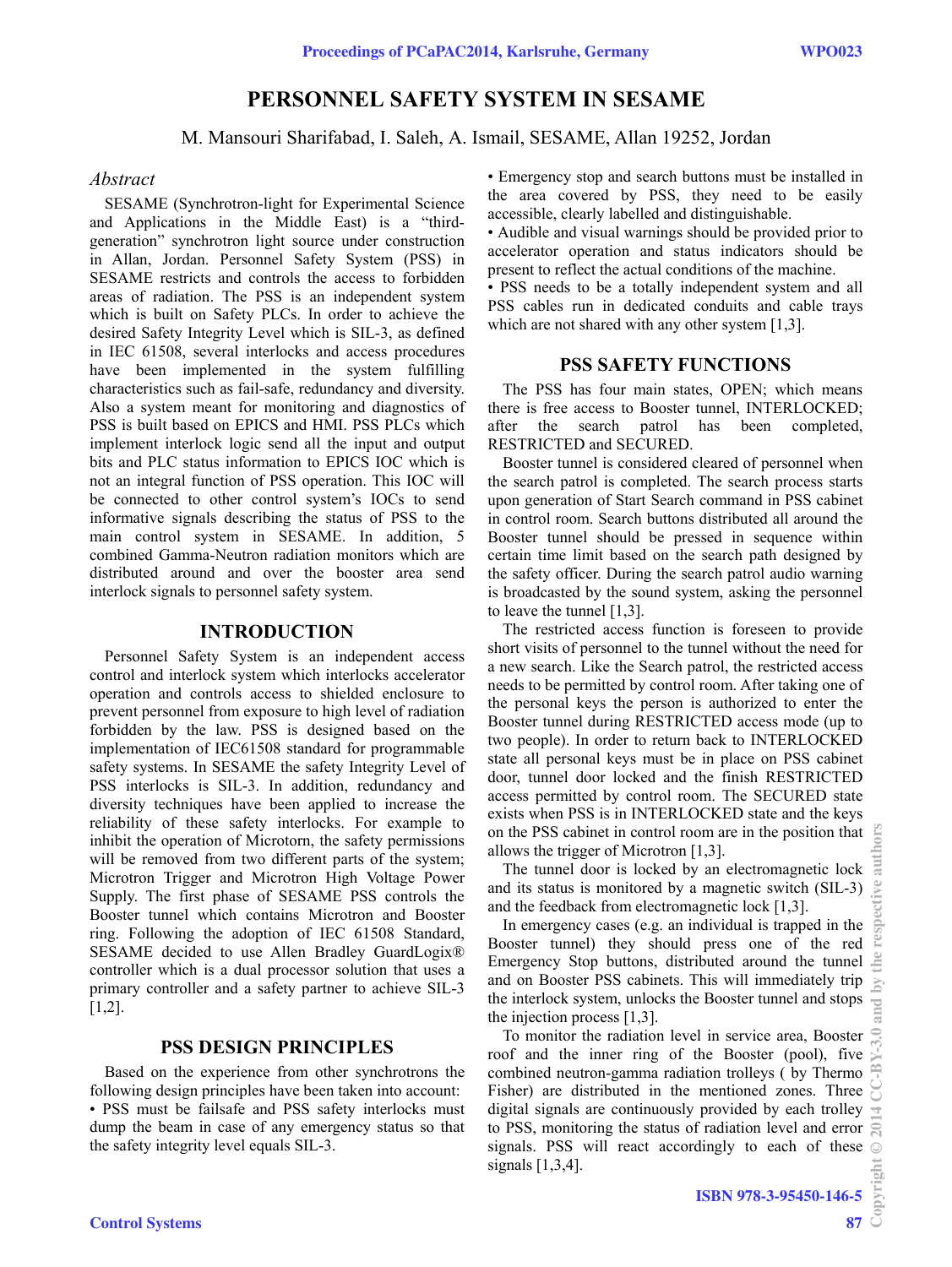### **PSS SAFETY INTERLOCKS**

The interlock devices linked to PSS are as follows: **Microtron PSS Interlocks:** Microtron Trigger Interlock and Microtron High Voltage Power Supply Interlock **Booster PSS Interlocks:** Booster RF Interlock and Booster Vacuum Gate Valve Interlock

Any of the Microtron PSS interlock devices can cease the operation of Microtron and terminate the injection process while the Booster RF Interlock will stop energizing of the beam and the Vacuum Gate Valve Interlock eliminates the stored beam in Booster. Each of the PSS safety interlocks is applied through phoenix contact PSR-SCP Safety relay which is approved for SIL-3 high and low-demand applications. The configuration shown in the picture below can fulfil the failsafe requirement up to SIL-3 as per IEC 61508 [1,2].



Figure 1: One-channel evaluation of a safety controller with automatic activation, suitable up to SIL-3.

# **OPERATOR INTERFACE**

The operator interface and operation keys are installed on the PSS cabinet in the control room. FactoryTalk® View is the HMI software product used to build a variety of screens on HMI. This system is only designed for monitoring and diagnostics. It does not have write access to the safety data block of PLC. The most critical operation permits are given with physical keys. The status of PSS, radiation monitors interlock signals, beam-on, etc. can be monitored via HMI. To unify the PSS GUI (Graphical User Interface) with other GUIs in control system of SESAME, work is underway to produce PSS operator interface in CSS.



Figure 2: Main GUI OF Booster PSS.

### **ARCHITECTURE AND TECHNOLOGY**

The architecture decided for PSS project is to use safety PLCs as the processing element. Safety PLCs are designed and certified for use as part of a safety function. They have specific design features intended to meet the failure rate, redundancy, and diagnostic requirements of an IEC61508 compliant system. The PSS in Booster phase is built on an Allen Bradley 1756-L72S CPU, a GuardLogix® controller that also provides safety control. The GuardLogix system is a dual processor solution that uses a primary controller and a safety partner to achieve SIL-3. A major benefit of this system is that it is a single project, with safety and standard control together.

Another basic design feature is to use a distributed remote I/O architecture. The Guard I/O modules implement the CIP-safety protocol extensions over EtherNet/IP networks and provide various features for the safety system. CIP Safety, the extension to the Common Industrial Protocol (CIP) for functional safety applications on the EtherNet/IP networks, provides failsafe communication between nodes, such as safety I/O blocks, safety interlock switches and safety PLCs in safety applications up to Safety Integrity Level SIL-3. Safety application coverage in CIP provides the ability to mix safety devices and standard devices on the same network or wire for seamless integration and increased flexibility. Because the safety application layer extensions do not rely on the integrity of the underlying standard CIP services and data link layers, single channel (nonredundant) hardware can be used for the data link communication interface. This same partitioning of functionality allows standard routers to be used to route safety data. The routing of safety messages is possible, because the end device is responsible for ensuring the integrity of the data. If an error occurs in the transmission of data or in the intermediate router, the end device will detect the failure and take an appropriate action [5].